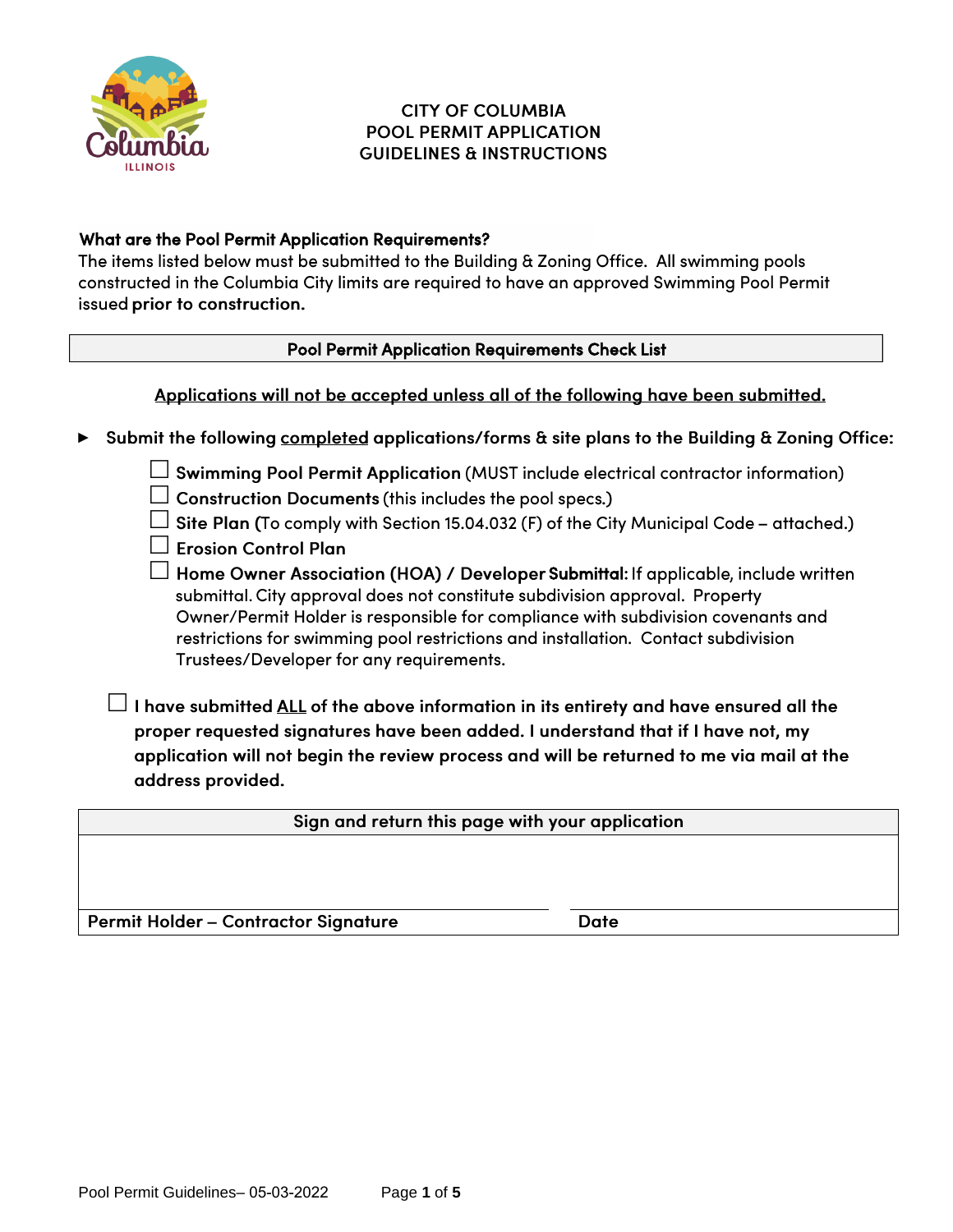#### **Review Process**

- After submitting all completed forms and required documents, the proposed project is: **►**
	- Reviewed by the building official for zoning compliance so that the location of the structure is within the setback regulations for your property;
	- Reviewed by plan reviewers who will verify proper materials are used and that the City of Columbia Building Codes are enforced.
- **►** If all requirements are met, permit is approved.
- ▶ Applicant will be informed by City staff of permit status. If approved, you can pick up the approved permit upon fee payment at the City Clerk's Office.
- ► Construction may begin.

### **IMPORTANT REMINDERS**

Storm Water and Soil Erosion Control Reaulations - According to the City of Columbia Ordinance No. 1320, the amount of soil erosion must be kept to a minimum. A detailed erosion control plan shall be submitted with the site/construction plans.

Burning Ordinance - According to the City of Columbia Ordinance No. 1775, the City prohibits the burning of building construction debris, materials, or other substances created by the construction of buildings or other structures. Failure to comply could result in the issuing of a "stop work" order and/or fines.

<u>Water & Sewer Tap – In</u> – Water & Sewer tap-ins must be inspected BEFORE closing excavations.

#### \_\_Information below for Residential Building Permits\_\_

\*Subdivision Approvals - City approval does not constitute subdivision approval. The City recommends you contact trustees in your subdivision for any subdivision requirements.

Construction Materials - If using vinyl siding, minimum thickness of siding must be .046 inch. Roof sheeting must be minimum 1/2" 5-ply fir plywood with sheeting clips or 5/8" Zip roof sheeting. Must use approved truss connections.

Premise Identification - All premises are to have the proper street number identification, four (4) inches high, easily visible from the street.

<u> Radon Resistant Construction</u> – Radon resistant construction standards are required to be met on all new residential construction. See City of Columbia Ordinance No. 311 and the Illinois Administrative Code - Section 422.169 (Mitigation Standard for New Residential Construction).

#### How much is the Building Permit fee?

The fee amount is determined by the square footage of project, water & sewer connection costs, etc. (A current fee schedule can be found on the City's website under Government - Departments & Services – Building & Zoning – Building Permits.) Once the Building Permit has been approved, City staff will call to let you know the Permit is ready to be picked up and will also inform you of the total fee amount due.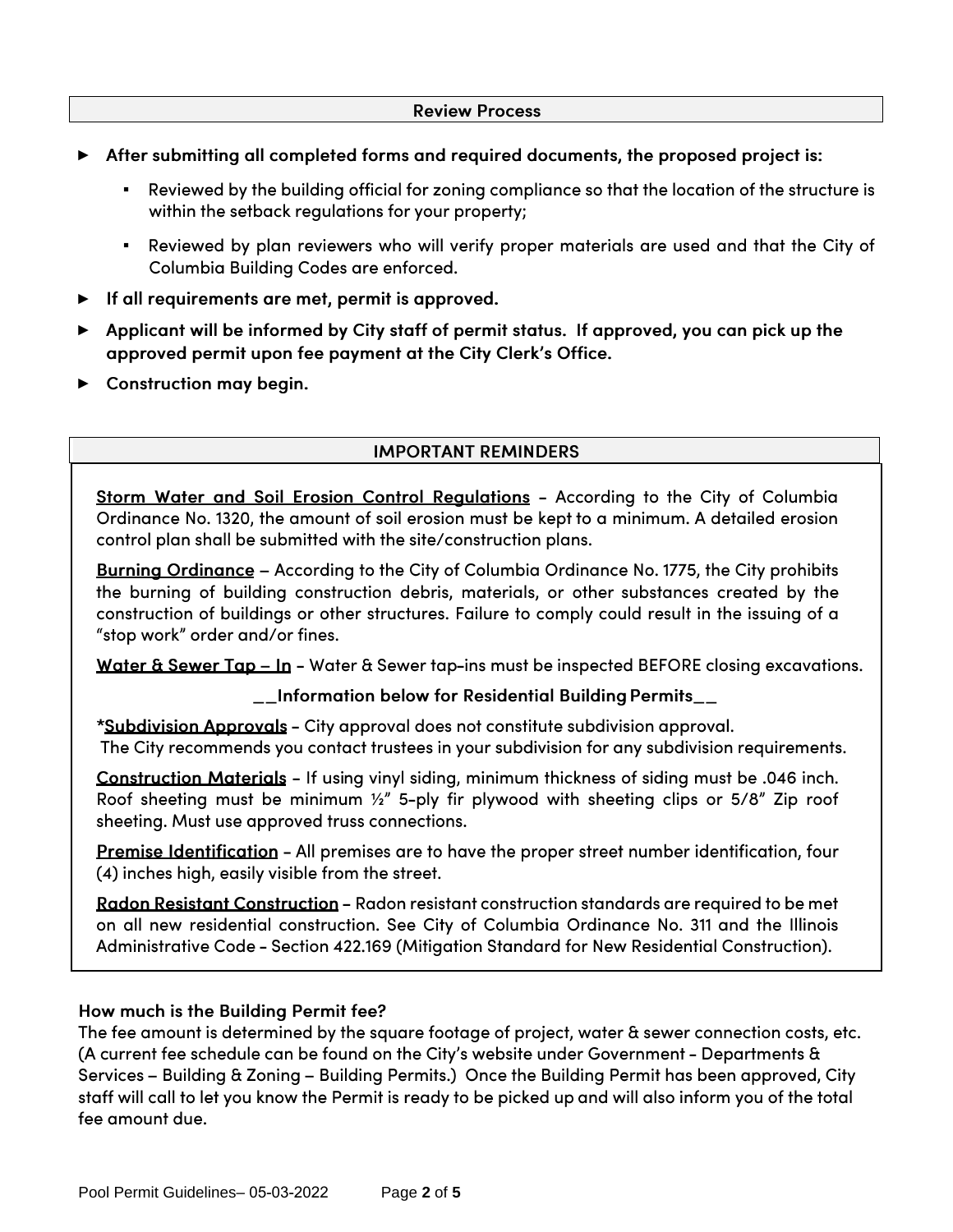# What inspections are required, once the building process begins?

Below is the inspection schedule required by the City of Columbia during the building process. Please call the phone numbers listed to schedule the inspections. Project Manager and/or Building Permit Holder will be required to be at every inspection listed below.

# NOTE: The number of inspections is to be determined upon review of application

| <b>Inspection Schedule</b> |                                                                                                                                                         |                                               |         |
|----------------------------|---------------------------------------------------------------------------------------------------------------------------------------------------------|-----------------------------------------------|---------|
|                            | <b>Type of Inspection</b>                                                                                                                               | <b>Contact</b>                                | Phone # |
| 1.                         | Footing - Inspection to be scheduled before                                                                                                             |                                               |         |
|                            | footing for building is completed.                                                                                                                      |                                               |         |
| 2.                         | * Electrical (rough-in and service entrance)<br>- Inspection needed for rough-in of electrical<br>wiring before inside walls are insulated/<br>covered. |                                               |         |
| 3.                         | Sidewalk Inspection - must be approved prior<br>to pour.                                                                                                | Building & Zoning Office (618) 281-7144 x 105 |         |
| 4.                         | <b>Electrical Final Inspection</b>                                                                                                                      |                                               |         |
| 5.                         | <b>Final Building Inspection</b>                                                                                                                        |                                               |         |

\* Electrical - Ameren IP and Monroe County Electric Co-Operative will not approve until a rough-in electrical inspection is completed.

## What building codes are enforced in Columbia?

The codes governing construction within the city limits of Columbia, Illinois are as follows:

| <b>Building Codes</b>   | 2006 International Building Code          |
|-------------------------|-------------------------------------------|
|                         | 2006 International Existing Building Code |
|                         | 2006 International Property Maintenance   |
|                         | Code                                      |
|                         | 2006 International Fuel Gas Code          |
|                         | 2006 International Mechanical Code        |
| <b>Electric Code</b>    | National Electric Code 2005               |
|                         | Columbia Municipal Code, Ch. 15.32        |
| <b>Plumbing Code</b>    | State of Illinois 2014                    |
|                         | Columbia Municipal Code, Ch. 15.40        |
| <b>Street Graphics</b>  | Columbia Municipal Code, Ch. 15.44        |
| <b>Zoning Ordinance</b> | Columbia Municipal Code, Title 17         |
| <b>Fire Prevention</b>  | 2006 International Fire Code              |
|                         |                                           |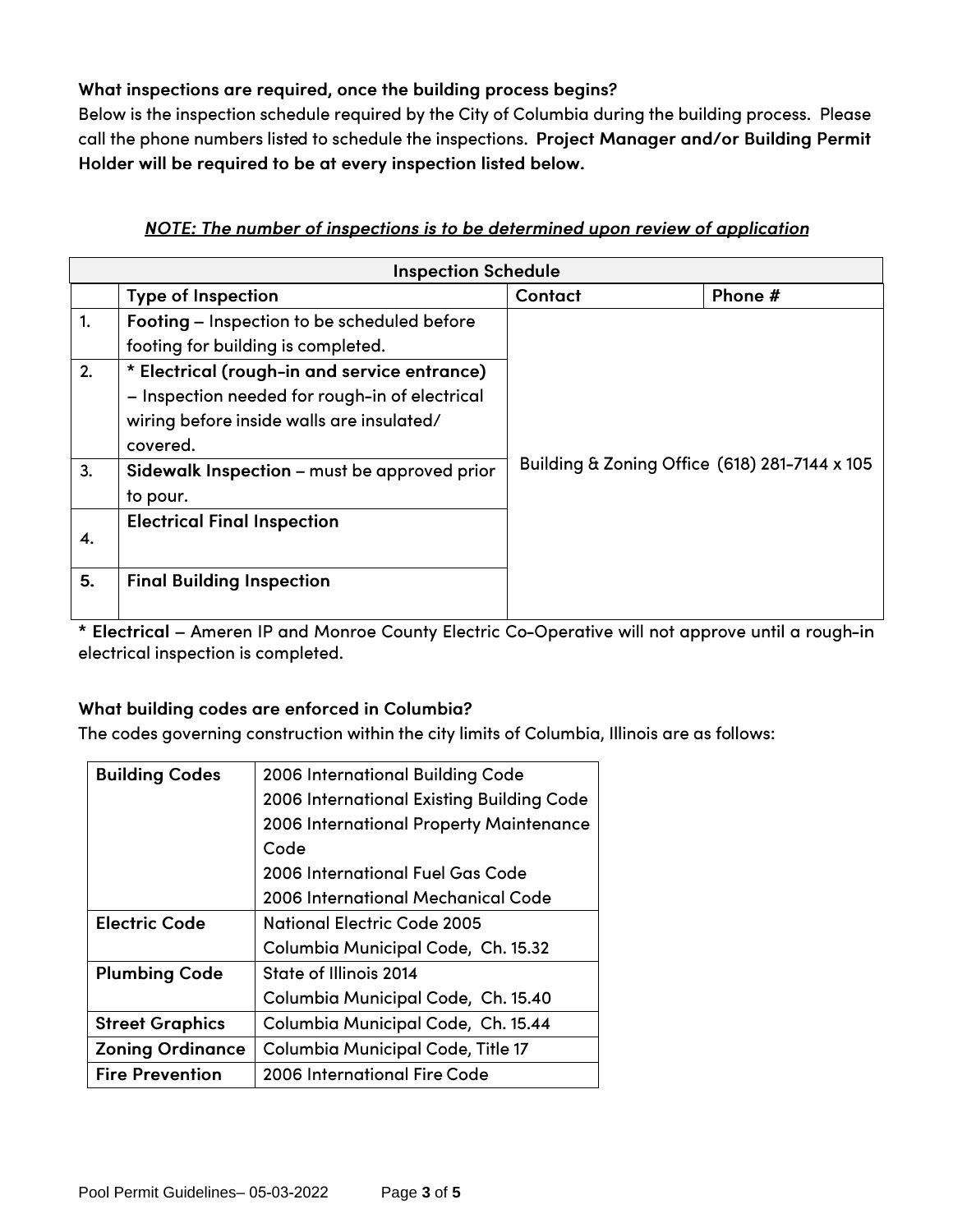| <b>List of Local Utilities</b>          |                                                |  |
|-----------------------------------------|------------------------------------------------|--|
| <b>Power Company (Electric and Gas)</b> | Ameren IP                                      |  |
|                                         | 1-(800) 755-5000                               |  |
|                                         | <b>Monroe County Electric Co-Operative</b>     |  |
|                                         | 907 N. Illinois Route 3                        |  |
|                                         | Waterloo, IL 62298                             |  |
|                                         | $(618)$ 939-7171                               |  |
| <b>Telephone Company</b>                | Harrisonville Telephone Company                |  |
|                                         | P.O. Box 149                                   |  |
|                                         | 213 S. Main Street                             |  |
|                                         | Waterloo, IL 62298                             |  |
|                                         | $(618)$ 939-6112                               |  |
| <b>Water Company</b>                    | City of Columbia (Water, Sewer & Trash)        |  |
|                                         | P.O. Box 467                                   |  |
|                                         | 208 S. Rapp Avenue                             |  |
|                                         | Columbia, IL 62236-0467                        |  |
|                                         | (618) 281-7144, ext. 100                       |  |
|                                         | Illinois American Water Co.                    |  |
|                                         | $(618)$ 277-1151                               |  |
|                                         | (Country Crossings Subdivision Only)           |  |
| <b>Storm/Sanitary Sewer</b>             | City of Columbia                               |  |
|                                         | P.O. Box 467                                   |  |
|                                         | 208 S. Rapp Avenue                             |  |
|                                         | Columbia, IL 62236-0467                        |  |
|                                         | (618) 281-7144, ext. 100                       |  |
| <b>Underground Locator</b>              | <b>JULIE</b> (Utility Lines, etc.)             |  |
|                                         | 1-(800) 892-0123                               |  |
|                                         | <b>Charter Communications Cable Television</b> |  |
|                                         | 1- (800) 231-2517                              |  |

This is a general guide for the Building Permit Application within the City of Columbia, IL. All code requirements are too extensive to list within this guide. For specific questions or further information, please contact the BUILDING & ZONING OFFICE AT (618) 281-7144 ext. 105.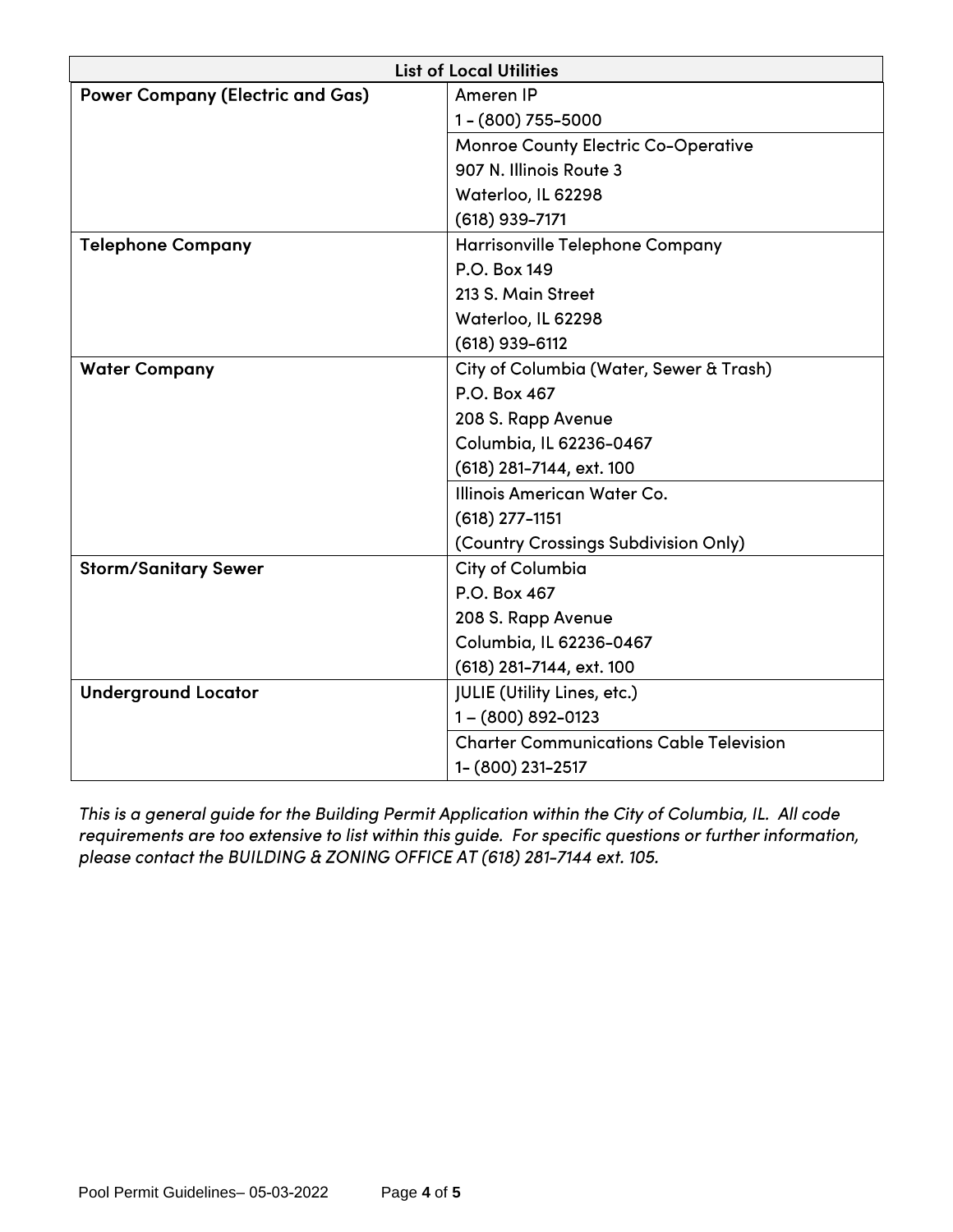# **City of Columbia Municipal Code Section 15.04.032**

## **F. Accessory Structures.**

- 1. The following information shall be shown on the site plan:
	- (a) Location map, north arrow, graphic plan scale.
	- (b) Zoning district, subdivision name, lot number, and parcel number.
	- (c) Name, address, and telephone number of the person or firm submitting the plan and the person or firm who desires the review comments forwarded to them.
	- (d) Actual shape, location, and dimensions, and distance of the lot drawn.
	- (e) Location and identification of all existing and proposed easements.
	- (f) Location of any and all stormwater detention facilities, sink holes, springs, streams, silt berms, ponds, silt control facilities, floodways, flood plains, wetlands, sanitary sewage treatment or septic fields.
	- (g) Proposed building line and setback requirements for the district in which the property is located.
	- (h) Shape, size, and location of all buildings or other structures to be erected, altered, or moved, and of any existing building or structure. The distance to property lines and other structures on the lot shall also be indicated.
	- (i) Location of existing and proposed utilities, including service lines and connections.
- 2. If the subject property includes stormwater detention facilities, sink holes, springs, streams, silt berms, ponds, silt control facilities, floodways, floodplains, wetlands, sanitary sewage treatment and/or septic fields, a professional engineer or surveyor shall sign and seal site plans and perform field layouts for accessory structures.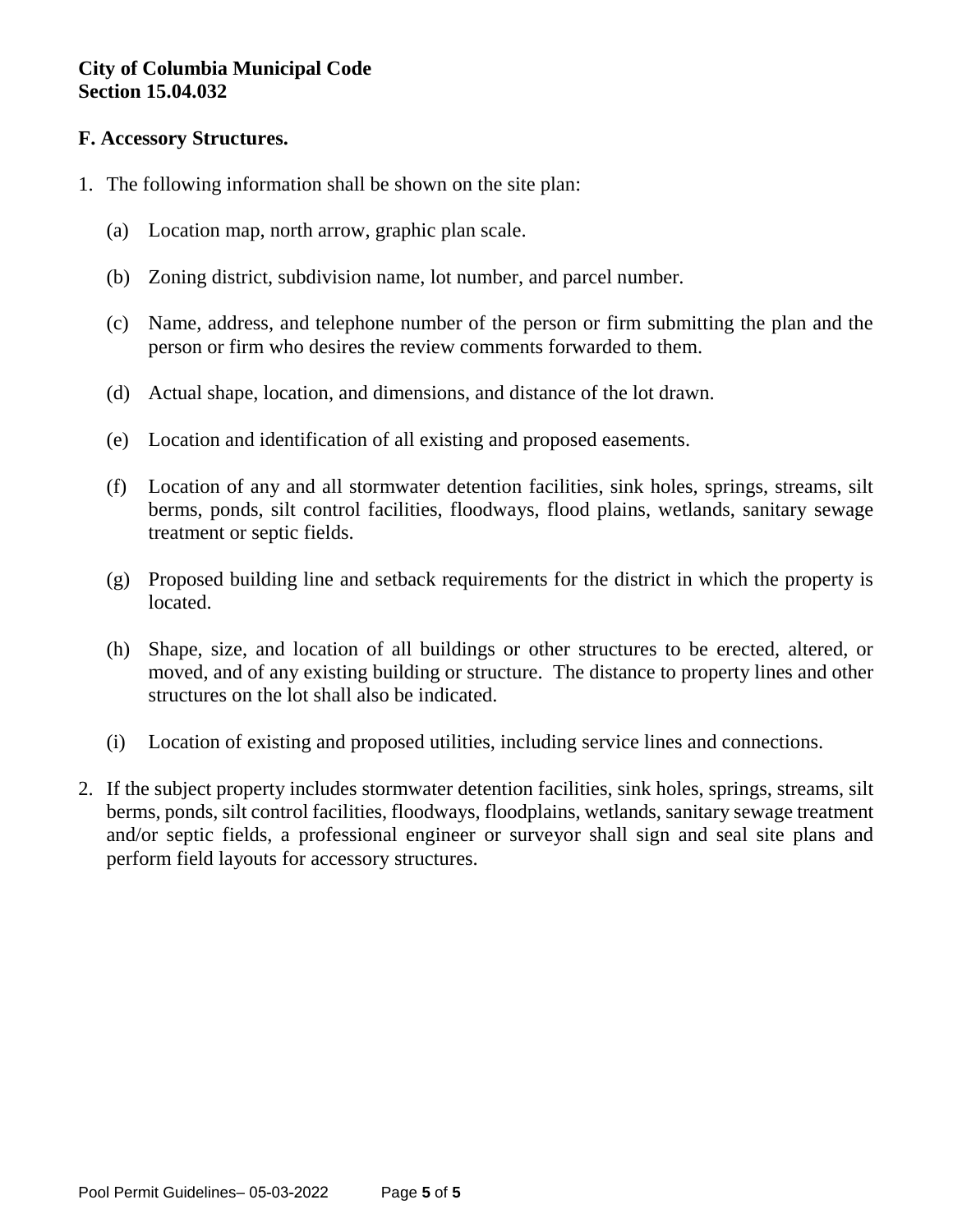

# **SWIMMING POOL PERMIT APPLICATION**

City of Columbia 208 S. Rapp Ave. Columbia, IL 62236 618.281.7144 x 105

|  |  |  | See Pages 2-3 Instructions |
|--|--|--|----------------------------|
|--|--|--|----------------------------|

| (Staff use)                          |                                                                  |                           |                                                                                                                      |  |
|--------------------------------------|------------------------------------------------------------------|---------------------------|----------------------------------------------------------------------------------------------------------------------|--|
| Application #:                       |                                                                  | <b>Building Permit #:</b> |                                                                                                                      |  |
| <b>Permit Fee:</b>                   | Date Paid:                                                       | Cash:                     | Check #:                                                                                                             |  |
| A. Location of Swimming Pool         |                                                                  |                           |                                                                                                                      |  |
| <b>Address:</b>                      |                                                                  |                           |                                                                                                                      |  |
| <b>Subdivision:</b>                  |                                                                  |                           |                                                                                                                      |  |
|                                      |                                                                  |                           |                                                                                                                      |  |
| County:                              | St. Clair $($<br>Monroe                                          |                           | <b>Zoning District:</b>                                                                                              |  |
| <b>B. Property Owner Information</b> |                                                                  |                           |                                                                                                                      |  |
| Name:                                |                                                                  |                           |                                                                                                                      |  |
| <b>Address:</b>                      |                                                                  |                           |                                                                                                                      |  |
| Email:                               |                                                                  |                           |                                                                                                                      |  |
| Phone #:                             |                                                                  |                           |                                                                                                                      |  |
|                                      | C. Permit Holder - Contractor / Company Installing Swimming Pool |                           |                                                                                                                      |  |
| Name:                                |                                                                  |                           |                                                                                                                      |  |
| Address:                             |                                                                  |                           |                                                                                                                      |  |
| Email:                               |                                                                  |                           |                                                                                                                      |  |
| Phone #:                             |                                                                  |                           |                                                                                                                      |  |
| D. Subcontractor Information         |                                                                  |                           |                                                                                                                      |  |
|                                      | Electrician - Must be registered with the City of Columbia       |                           |                                                                                                                      |  |
| <b>Business Name:</b>                |                                                                  |                           |                                                                                                                      |  |
| License#:                            |                                                                  |                           |                                                                                                                      |  |
| Mailing<br>Address:                  |                                                                  |                           |                                                                                                                      |  |
| Email:                               |                                                                  | Phone:                    | <u> 1980 - Jan Stein Stein Stein Stein Stein Stein Stein Stein Stein Stein Stein Stein Stein Stein Stein Stein S</u> |  |
| <b>E. Swimming Pool Details</b>      |                                                                  |                           |                                                                                                                      |  |
| In Ground                            | Above Ground                                                     |                           |                                                                                                                      |  |
| <b>Size of Pool:</b>                 | <u> 1980 - Johann Barbara, martin a</u>                          | Cost of Pool \$           |                                                                                                                      |  |